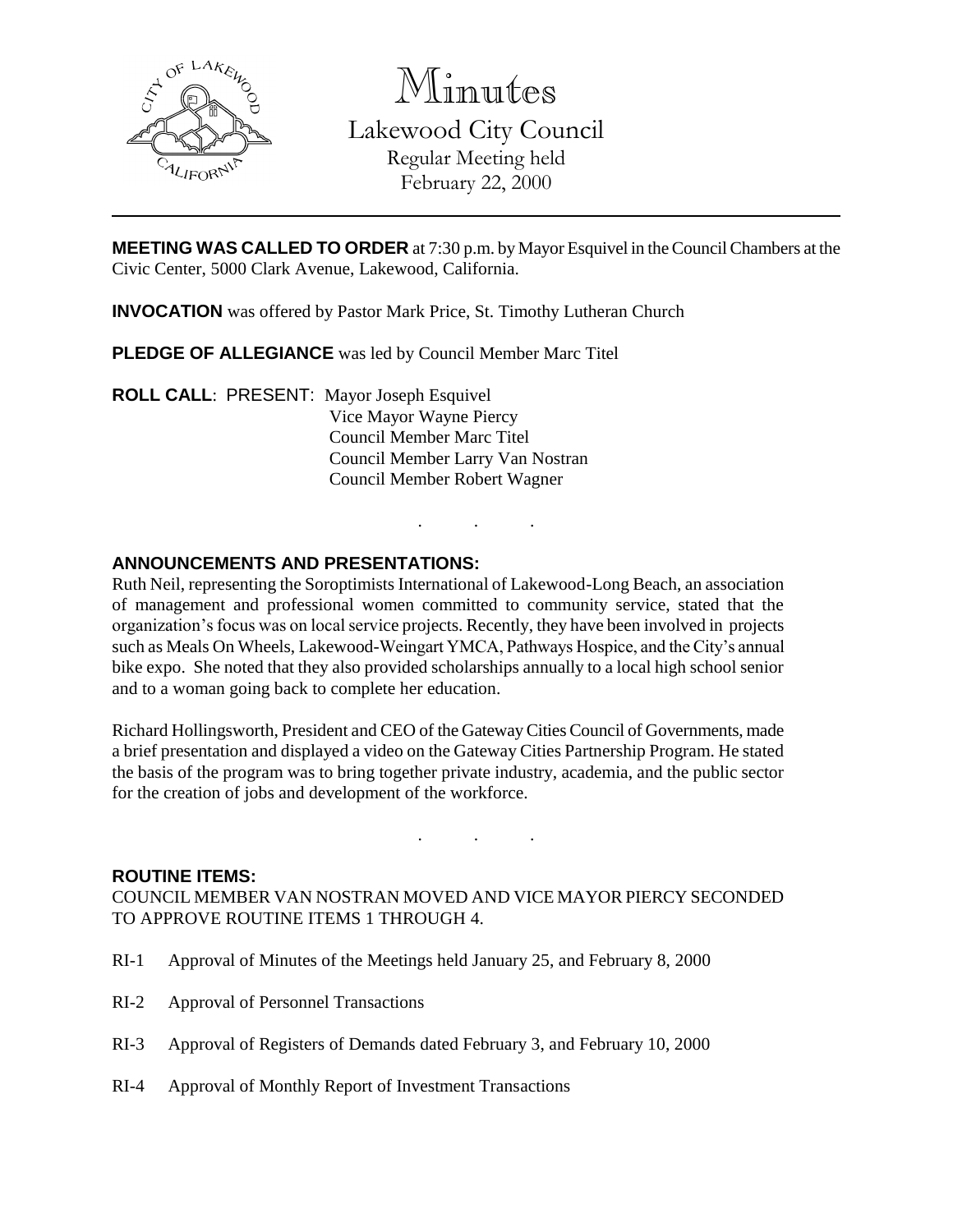City Council Minutes February 22, 2000 Page 2

#### **ROUTINE ITEMS:** Continued

UPON ROLL CALL VOTE, THE MOTION WAS APPROVED:

AYES: COUNCIL MEMBERS: Piercy, Wagner, Van Nostran, Titel and Esquivel NAYS: COUNCIL MEMBERS: None

. . .

### **2.1 • ADOPTING LOS ANGELES COUNTY BUILDING, ELECTRICAL, PLUMBING AND MECHANICAL CODES, 1999 EDITIONS**

City Attorney John S. Todd stated that the County of Los Angeles had adopted the new State basic codes for building, electrical, plumbing and mechanical with some minor modifications. He noted that the County Director of Public Works had suggested that the City may wish to exclude certain sections of the building code that had been primarily directed to unincorporated areas of the County and those pertaining to earthquake retrofit which were inapplicable. He advised that the City Council was presented with the ordinances for introduction at this time.

Responding to a question from Vice Mayor Piercy, the City Attorney stated that adoption of the ordinances would not include an increase in permit fees.

ORDINANCE NO. 2000-1; AN ORDINANCE OF THE CITY COUNCIL OF THE CITY OF LAKEWOOD AMENDING THE MUNICIPAL CODE BY ADOPTING BY REFERENCE VOLUMES 1 AND 2 OF THE 1999 COUNTY OF LOS ANGELES BUILDING CODE WHICH IN TURN ADOPTS BY REFERENCE PORTIONS OF THE 1998 EDITION OF THE CALIFORNIA BUILDING CODE, KNOWN AS THE BUILDING CODE ALONG WITH AMENDMENTS THERETO

ORDINANCE NO. 2000-2; AN ORDINANCE OF THE CITY COUNCIL OF THE CITY OF LAKEWOOD AMENDING THE MUNICIPAL CODE BY ADOPTING BY REFERENCE THE 1999 COUNTY OF LOS ANGELES PLUMBING CODE, BASED ON THE 1997 UNIFORM PLUMBING CODE ALONG WITH TITLE 28 OF THE LOS ANGELES COUNTY CODE

ORDINANCE NO. 2000-3; AN ORDINANCE OF THE CITY COUNCIL OF THE CITY OF LAKEWOOD AMENDING THE MUNICIPAL CODE BY ADOPTING BY REFERENCE THE COUNTY OF LOS ANGELES 1999 ELECTRICAL CODE WHICH IN TURN ADOPTS BY REFERENCE PORTIONS OF THE 1998 CALIFORNIA ELECTRICAL CODE AND TITLE 27 OF THE LOS ANGELES COUNTY CODE AS AMENDED BY LOS ANGELES COUNTY ORDINANCE NO. 99-0041, KNOWN AS THE ELECTRICAL CODE OF THE CITY OF LAKEWOOD

ORDINANCE NO. 2000-4; AN ORDINANCE OF THE CITY COUNCIL OF THE CITY OF LAKEWOOD AMENDING THE MUNICIPAL CODE BY ADOPTING BY REFERENCE THE COUNTY OF LOS ANGELES 1999 MECHANICAL CODE WHICH IN TURN ADOPTS BY REFERENCE PORTIONS OF THE 1998 CALIFORNIA MECHANICAL CODE INCLUDING TITLE 29 OF THE LOS ANGELES COUNTY CODE ADOPTED BY LOS ANGELES COUNTY ORDINANCE NO. 99-0043, KNOWN AND DESIGNATED AS THE MECHANICAL CODE OF THE CITY OF LAKEWOOD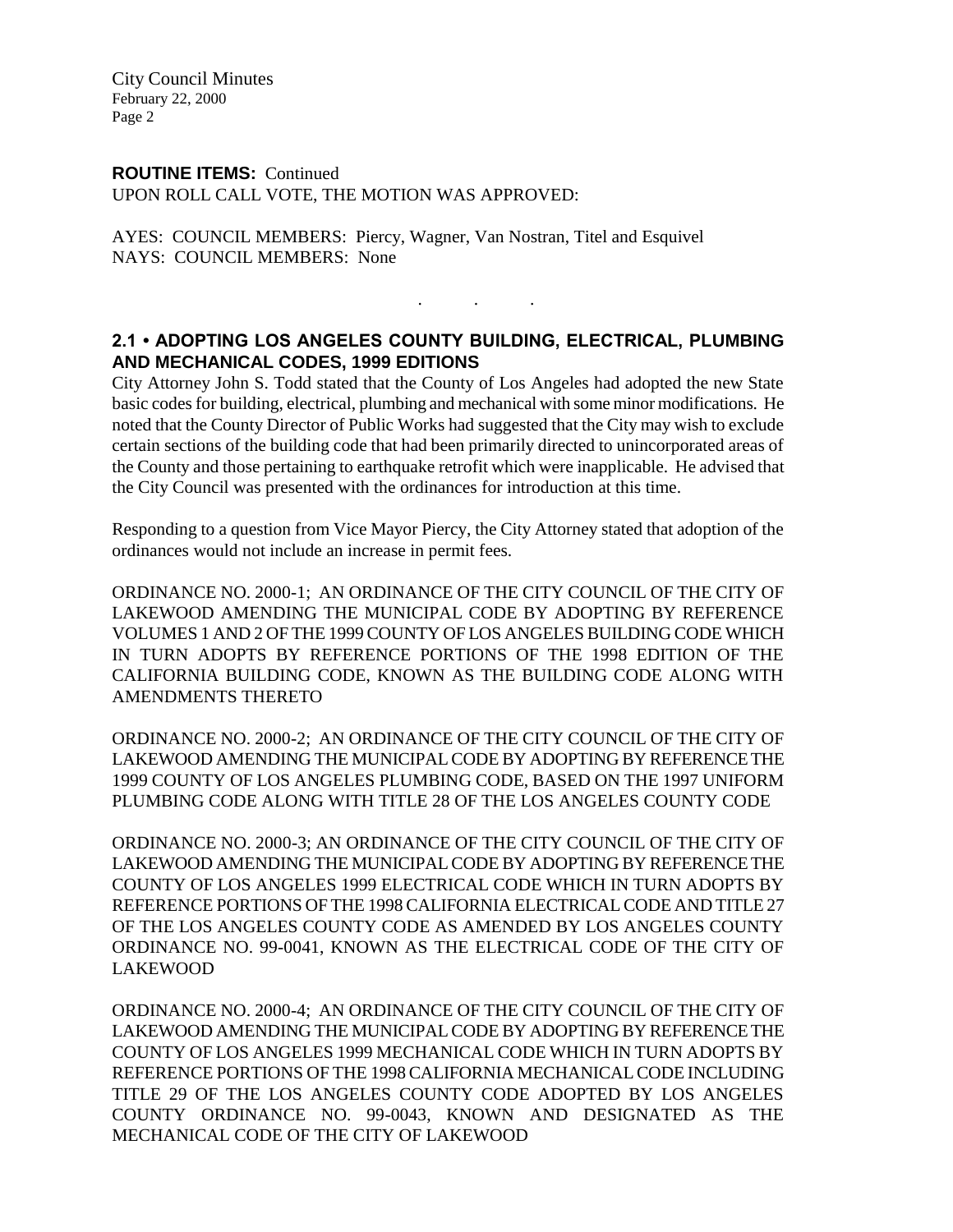**2.1 • ADOPTING LOS ANGELES COUNTY BUILDING, ELECTRICAL, PLUMBING AND MECHANICAL CODES, 1999 EDITIONS** - Continued

COUNCIL MEMBER VAN NOSTRAN MOVED AND COUNCIL MEMBER TITEL SECONDED TO INTRODUCE ORDINANCES NO. 2000-1, NO. 2000-2, NO. 2000-3 AND NO. 2000-4. UPON ROLL CALL VOTE, THE MOTION WAS APPROVED:

AYES: COUNCIL MEMBERS: Piercy, Wagner, Van Nostran, Titel and Esquivel NAYS: COUNCIL MEMBERS: None

# **2.2 • DECLARING INTENT TO ADOPT BY REFERENCE THE LOS ANGELES COUNTY BUILDING, ELECTRICAL, PLUMBING AND MECHANICAL CODES**

. . .

The City Attorney advised that the proposed resolution would give notice of the City Council's intent to adopt the County code by reference and, upon posting and publication, would set the public hearing for March 28, 2000.

RESOLUTION NO. 2000-10; A RESOLUTION OF THE CITY COUNCIL OF THE CITY OF LAKEWOOD DECLARING ITS INTENTION TO AMEND THE MUNICIPAL CODE BY ADOPTING THE 1999 EDITION OF THE LOS ANGELES COUNTY BUILDING CODE, THE 1999 EDITION OF THE LOS ANGELES COUNTY ELECTRICAL CODE, THE 1999 EDITION OF THE LOS ANGELES COUNTY PLUMBING CODE AND THE 1999 EDITION OF THE LOS ANGELES COUNTY MECHANICAL CODE, AND DECLARING ITS INTENTION TO ADOPT ORDINANCE NO. 2000-1 ADOPTING BY REFERENCE THE LOS ANGELES COUNTY BUILDING CODE, VOLUMES 1 AND 2, ORDINANCE NO. 2000-2 ADOPTING BY REFERENCE THE LOS ANGELES COUNTY PLUMBING CODE, ORDINANCE NO. 2000-3 ADOPTING BY REFERENCE THE LOS ANGELES COUNTY ELECTRICAL CODE, AND ORDINANCE NO. 2000-4 ADOPTING BY REFERENCE THE LOS ANGELES COUNTY MECHANICAL CODE, ALL AS AMENDED IN 1999, AND AMENDING THE BUILDING, PLUMBING, MECHANICAL AND ELECTRICAL CODES OF THE CITY OF LAKEWOOD, AND SCHEDULING A HEARING THEREON BEFORE THE CITY COUNCIL IN THE CITY COUNCIL CHAMBERS AT 5000 CLARK AVENUE, LAKEWOOD, CALIFORNIA, AT 7:30 P.M., ON TUESDAY, MARCH 28, 2000

COUNCIL MEMBER VAN NOSTRAN MOVED AND COUNCIL MEMBER WAGNER SECONDED TO ADOPT RESOLUTION NO. 2000-10.

UPON ROLL CALL VOTE, THE MOTION WAS APPROVED:

AYES: COUNCIL MEMBERS: Piercy, Wagner, Van Nostran, Titel and Esquivel NAYS: COUNCIL MEMBERS: None

. . .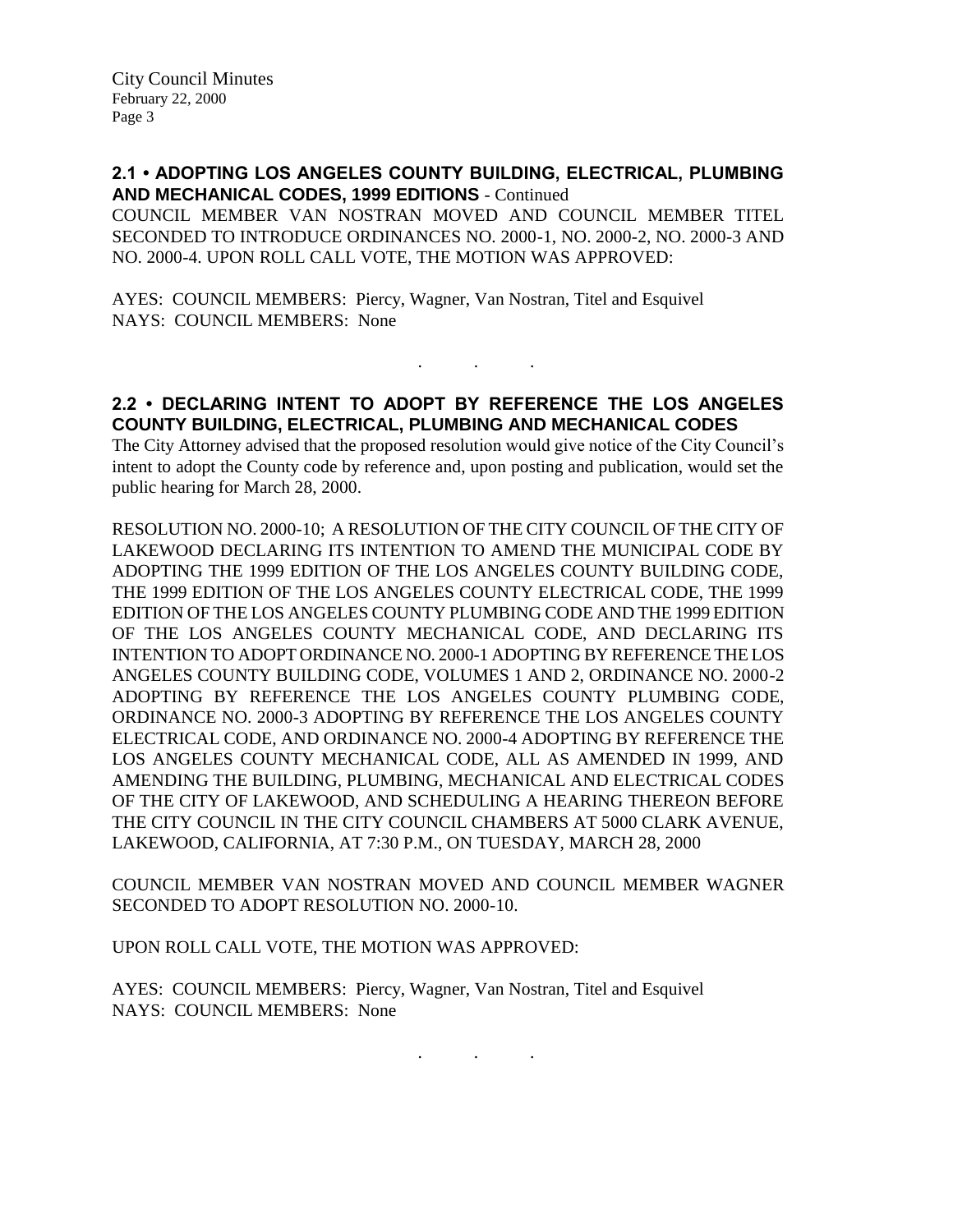# **2.3 • FILING OF A PETITION WITH THE STATE WATER RESOURCES BOARD REGARDING THE STANDARD URBAN STORMWATER MITIGATION PLAN**

Scott Pomrehn, Senior Management Analyst in the Public Works Department, presented an oral report based on the memorandum contained in the agenda packet and reported that the County of Los Angeles had submitted to the Los Angeles Regional Water Quality Control Board a Standard Urban Stormwater Mitigation Plan (SUSMP) as required by its National Pollutant Discharge Elimination System (NPDES) Permit. When the matter was heard before the Board in September of 1999, proposed changes to the draft were opposed by Lakewood and many other parties. Despite the concerns raised by cities and other interested parties, on January 26th, the Board gave direction to approve the SUSMP with their modifications. It was the recommendation of staff that the City Council adopt the proposed resolution to join with other cities in appealing for relief to the State Water Resources Control Board from the action taken by the Los Angeles Regional Water Quality Control Board.

RESOLUTION NO. 2000-11; A RESOLUTION OF THE CITY COUNCIL OF THE CITY OF LAKEWOOD AUTHORIZING THE FILING OF A PETITION TO THE STATE WATER RESOURCES CONTROL BOARD APPEALING ACTION TAKEN BY THE LOS ANGELES REGIONAL WATER QUALITY CONTROL BOARD AND ITS EXECUTIVE OFFICER IN CONNECTION WITH LARWQCB ORDER NO. 96-054

COUNCIL MEMBER WAGNER MOVED AND COUNCIL MEMBER TITEL SECONDED TO ADOPT RESOLUTION NO. 2000-11. UPON ROLL CALL VOTE, THE MOTION WAS APPROVED:

AYES: COUNCIL MEMBERS: Piercy, Wagner, Van Nostran, Titel and Esquivel NAYS: COUNCIL MEMBERS: None

**3.1 • SCHEDULING SYSTEM ACQUISITION FOR CENTRE AT SYCAMORE PLAZA**

. . .

Assistant City Administrator Michael Stover presented an oral report based on his memorandum contained in the agenda packet and stated that Hospitality Caterers had agreed, under the terms of its contract with the City, to implement and pay its proportionate cost of a new scheduling system for the Centre. A team of Centre and catering staff had worked together to identify the necessary hardware and software and had seen the software meet rigorous testing at facilities providing services similar to the Centre's. It was anticipated that the scheduling system would have a demonstrable impact on the bottom line and would improve customer satisfaction. It was the recommendation of staff that the City Council authorize the purchase of the hardware, software, and network integration services; transfer funds from Centre contract services and capital equipment funds; and appropriate \$20,063 from the General Fund, to be repaid by the Concessionaire through monthly payments.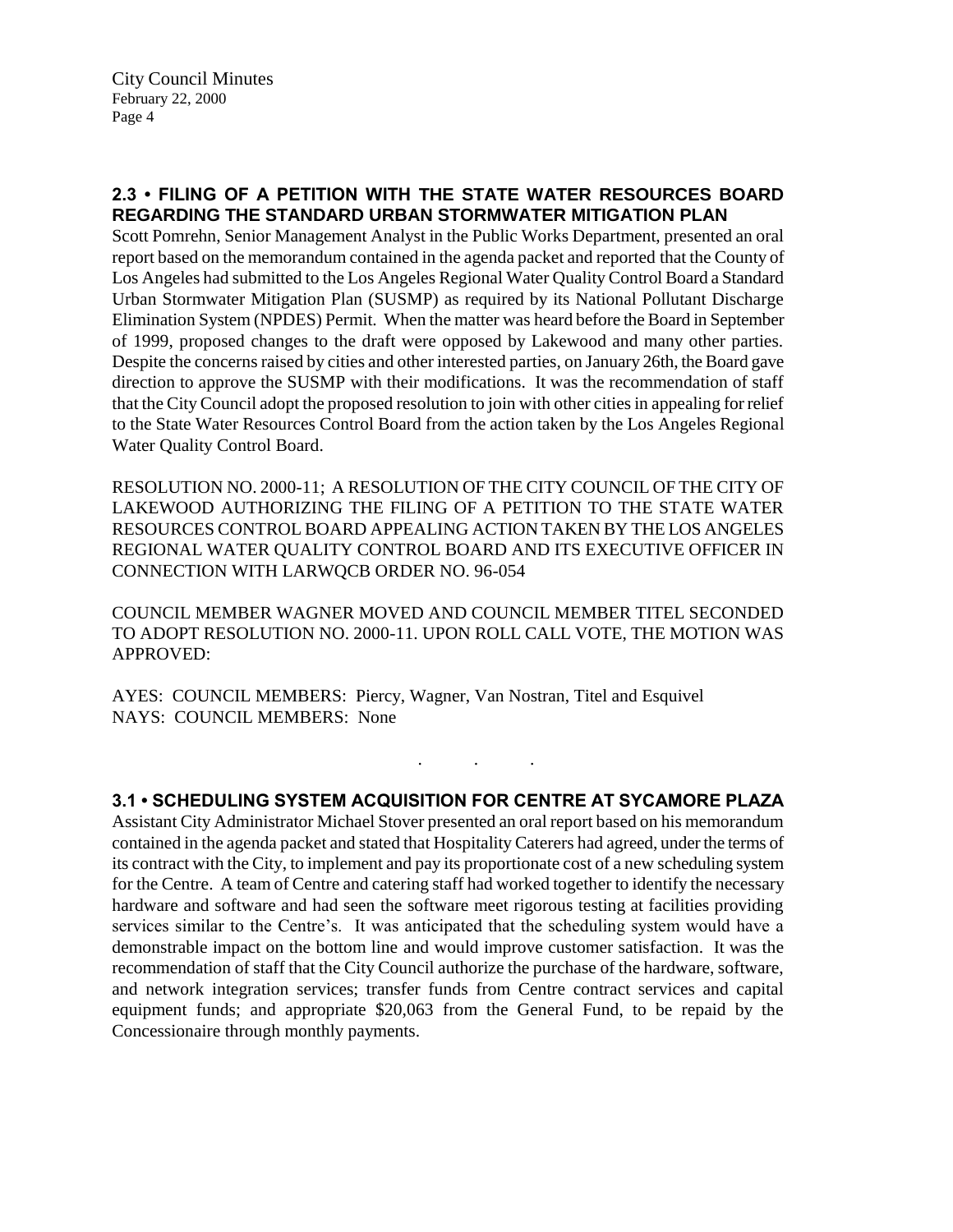**3.1 • SCHEDULING SYSTEM ACQUISITION FOR CENTRE** - Continued COUNCIL MEMBER VAN NOSTRAN MOVED AND COUNCIL MEMBER WAGNER SECONDED TO APPROVE STAFF'S RECOMMENDATION. UPON ROLL CALL VOTE, THE MOTION WAS APPROVED:

AYES: COUNCIL MEMBERS: Piercy, Wagner, Van Nostran, Titel and Esquivel NAYS: COUNCIL MEMBERS: None

# **3.2 • CENSUS 2000 OUTREACH PROGRAM, AGREEMENT WITH COUNTY OF LOS ANGELES**

. . .

Director of Community Development, Chuck Ebner, presented an oral report based on the memorandum contained in the agenda packet and stated that as part of the 2000 Census, the State of California had allocated funds to assist cities and counties in Census outreach activities. Lakewood was eligible to receive a portion of this funding through the County of Los Angeles. It was the recommendation of staff that the City Council authorize the execution of an agreement with the County of Los Angeles for the Census 2000 Outreach.

Maria Vargas, Bureau of the Census, addressed the City Council reporting on the history and purpose of the Census. She stressed the privacy of the information collected by the Census, noting that the information was kept confidential for 72 years, and also how important it was to get an accurate and total count. She concluded by stating the questionnaire would be in the mail by mid-March.

Responding to a question from Vice Mayor Piercy, Ms. Vargas stated that Census figures would go to the President by December 31, 2000 and should be available to cities shortly thereafter.

Senior Planner Sonia Southwell reported that City staff had been working with Census officials to provide a complete and accurate address list to ensure that everyone would receive a questionnaire in the mail. Staff had also used local publications and made presentations to community groups to publicize and inform about the Census. She displayed a slide show prepared for presentation to local community groups.

Mayor Esquivel encouraged everyone to participate in the Census process since an accurate count was so important for Lakewood.

VICE MAYOR PIERCY MOVED AND COUNCIL MEMBER WAGNER SECONDED TO APPROVE THE AGREEMENT WITH THE COUNTY OF LOS ANGELES. UPON ROLL CALL VOTE, THE MOTION WAS APPROVED:

AYES: COUNCIL MEMBERS: Piercy, Wagner, Van Nostran, Titel and Esquivel NAYS: COUNCIL MEMBERS: None

. . .